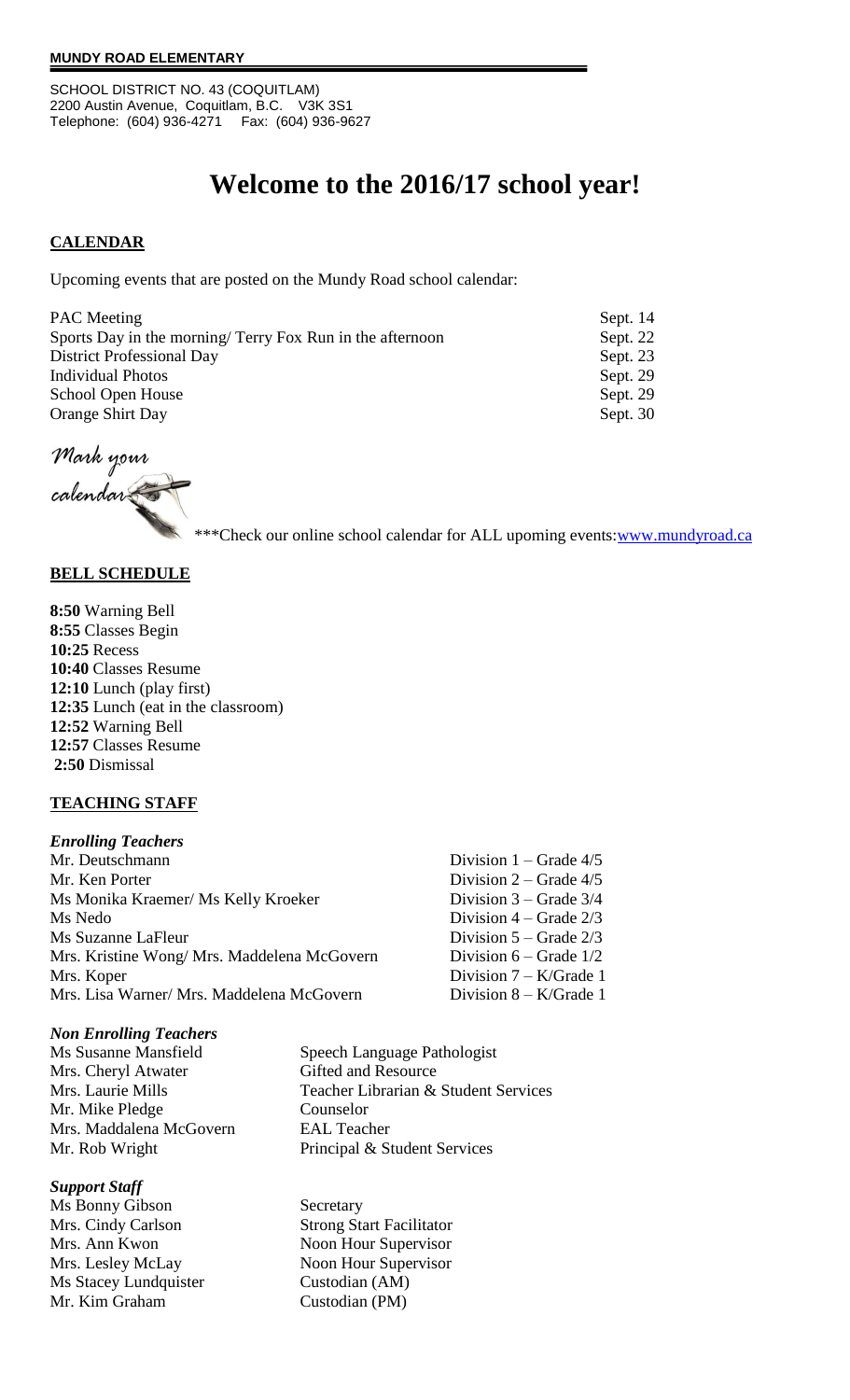# **SCHOOL FORMS**

All of our school forms are electronic (e-forms), except for the Emergency Release form and the Student Verification forms.

At the beginning of each school year there are a number of necessary forms that we need you to complete. We are pleased to now have most of these forms online. It is crucial that you **complete the required forms for each student**. Please go online to the Mundy Road website at **[www.m](https://webmail.sd43.bc.ca/OWA/redir.aspx?C=-Ro4tGebEkSHgd8YzasP1EKlKUQBxdFIx3bARkDt20MBpdtcaUuFH0gFRrr43OYVZG95aju6vGQ.&URL=http%3a%2f%2fwww.)undyroad.ca,** click on "Parent eForms" under the "Quick Links" on the lower right hand side of the front page and complete the **required school policy forms** as promptly as possible.



# **STUDENT VERIFICATION FORM (paper form)**

The Student Verification forms will be coming home this week on PINK paper. It is very important and must be updated every September and throughout the year as soon as circumstances change (e.g. Daycare). **All you need to do is mark any changes on this form. Please sign the form and return it to your child's teacher so that we know it has not been "lost" or "forgotten" even if there are no changes to your information.** 

# **EMERGENCY RELEASE FORMS (paper form)**

The Emergency Release forms will be coming home this week on GREEN paper. It is very important and must be updated every September and throughout the year as soon as circumstances change (e.g. Daycare). **When the form comes home, all you need to do is mark any changes on this form and then initial the form on the white label and return it your child's teacher as soon as possible.** If there are significant changes and you would like the form completely rewritten, please come into the office and get a fresh copy.

# **A WELCOME MESSAGE FROM YOUR PAC CHAIR**

Welcome to the students, staff, and families of Mundy Road Elementary. I hope it has been a fantastic summer for all and we look forward to seeing you in and around the school.

The Mundy Road Parent Advisory Council is comprised of parent volunteers working together to provide funding and initiatives to enrich our students educational experience. We work in conjunction and with the support of Principal Rob Wright and the teachers of Mundy Road Elementary. We fundraise throughout the school year, in order to provide funding towards literacy and nutrition programs. We also subsidize costs for field trips, cultural, and educational activities for our students.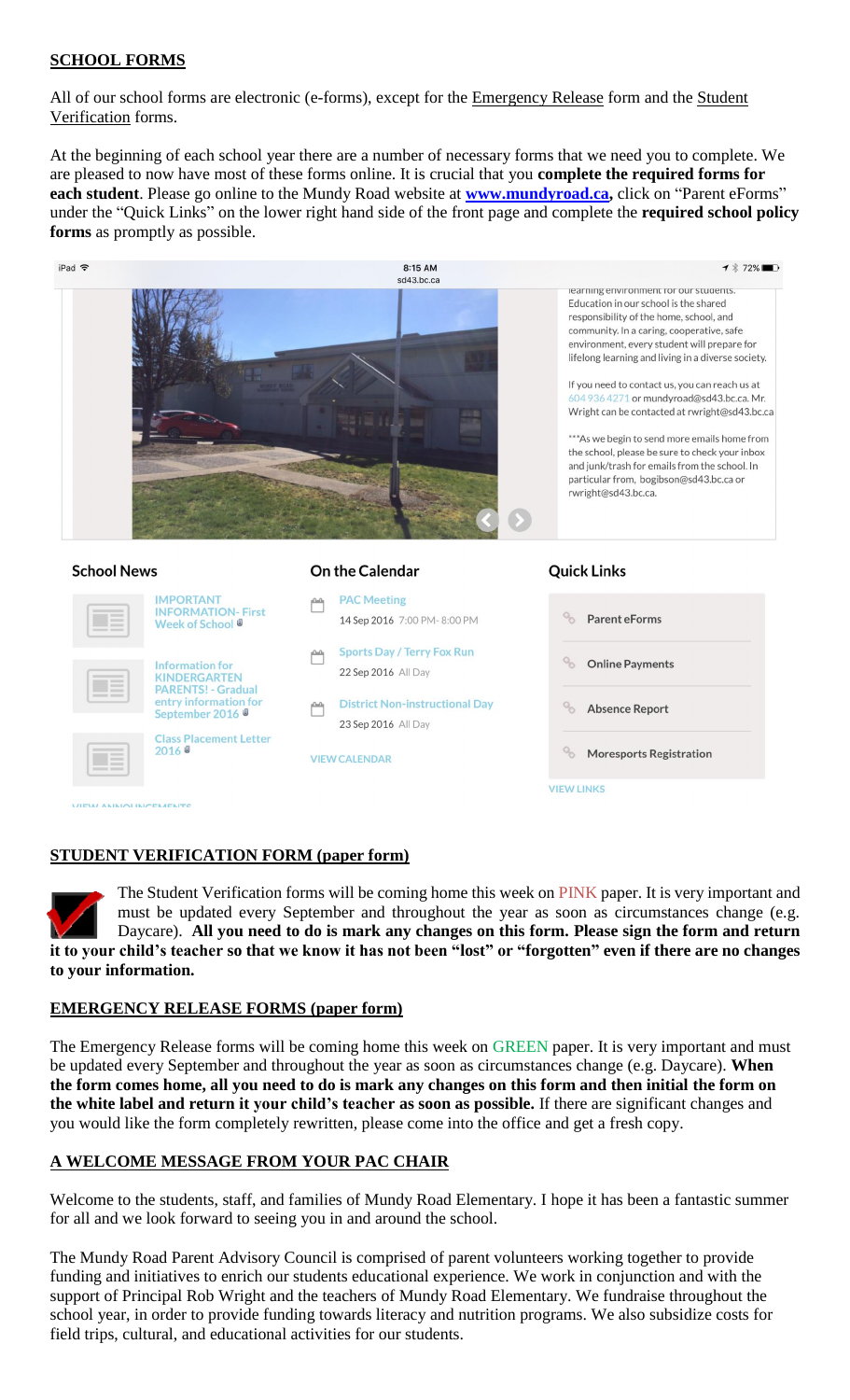It has been my pleasure to serve as PAC chair for the past year and am very thankful to the Mundy Road parent community for their commitment to working together towards a common goal benefiting all of our students. Parents and guardians of Mundy Road students are by definition PAC members and are always welcome to attend our meetings. Please consult our PAC bulletin board at the main entrance for more information on dates and times for 2016-2017 as well as past minutes and our updated constitution. **Our next meeting is scheduled for Wednesday September 14 at 7PM in the school library.**

Our volunteer coordinator Kathy Banner will be on the lookout for help with special events put on by the PAC so please put forward your name should you like to get involved.

Wishing you all the best this school year, should you have comments or suggestions I can be reached via email at [ryrobinson44@gmail.com.](mailto:ryrobinson44@gmail.com)

Ryan Robinson 2016-2017 Mundy Road PAC Chair

# **STUDENT PLANNERS**

Students in Grades 1 through 5 will be using a Student Planner this year. Planners will go home this week with students, if they have not already been sent home. The cost of **the planner is \$7.00**. For ease of collection you have the option of school cashonline payments [\(www.sd43.schoolcashonline.com\)](http://www.sd43.schoolcashonline.com/) or cheques made out to Mundy Road School (cheques are preferable to cash). If cash is being sent with your child, please send correct change. If you have any questions or concerns about the purchase of this item or if the purchase causes financial hardship please contact Mr. Wright directly.

# **STUDENT ABSENCES**

Please report your child's absence online by completing an online Absence Report at [www.mundyroad.ca.](http://www.mundyroad.ca/) If you are unable to successfully submit an Absence Report, please contact our office at **604 936 4271** to let us know or leave a message on our school answering machine.

# **CARE PACKS**

Parent(s)/ caregiver(s) will receive a letter home about putting together a personalized Care Pack for each student (see the Mundy Road website in the *School News* section for the copy of the letter). This Care Pack is a part of our school-wide Earthquake/Emergency Preparedness Plan. This personalized Care Pack will provide your child with comfort and nutrition during an emergency and will be returned at the end of June 2017. It would be wonderful to receive a Care Pack for each student as soon as possible. Please let your child's classroom teacher know if you are unable to provide a Care Pack for your child(ren) and one will be provided for them by the PAC Emergency Committee.



# **NUT ALLERGIES**

The number of students that have life threatening nut allergies appears to be increasing. It can be extremely frightening for parents of children that have this allergy. The presence of **any** peanut product (nuts or oil), even if baked into cookies or cakes, can present a **life-threatening** situation. Even a trace of peanut residue on a desk or book could be life threatening.

We are requesting that you avoid sending peanut products in your child's recess snack or lunch, if possible. In the event that a student does bring foods to school that include nuts or peanut butter, he/she will eat their lunches and recess snacks in a separate location. Students should then wash their hands thoroughly after eating.

### **Because many younger students do not know what is in their lunch, the best way to deal with this is to avoid sending nut products to school and save them for home time.**

Thank you, in advance, for helping us to ensure a safe environment for all of our students. Your cooperation will be very much appreciated. If you have questions, please contact the school.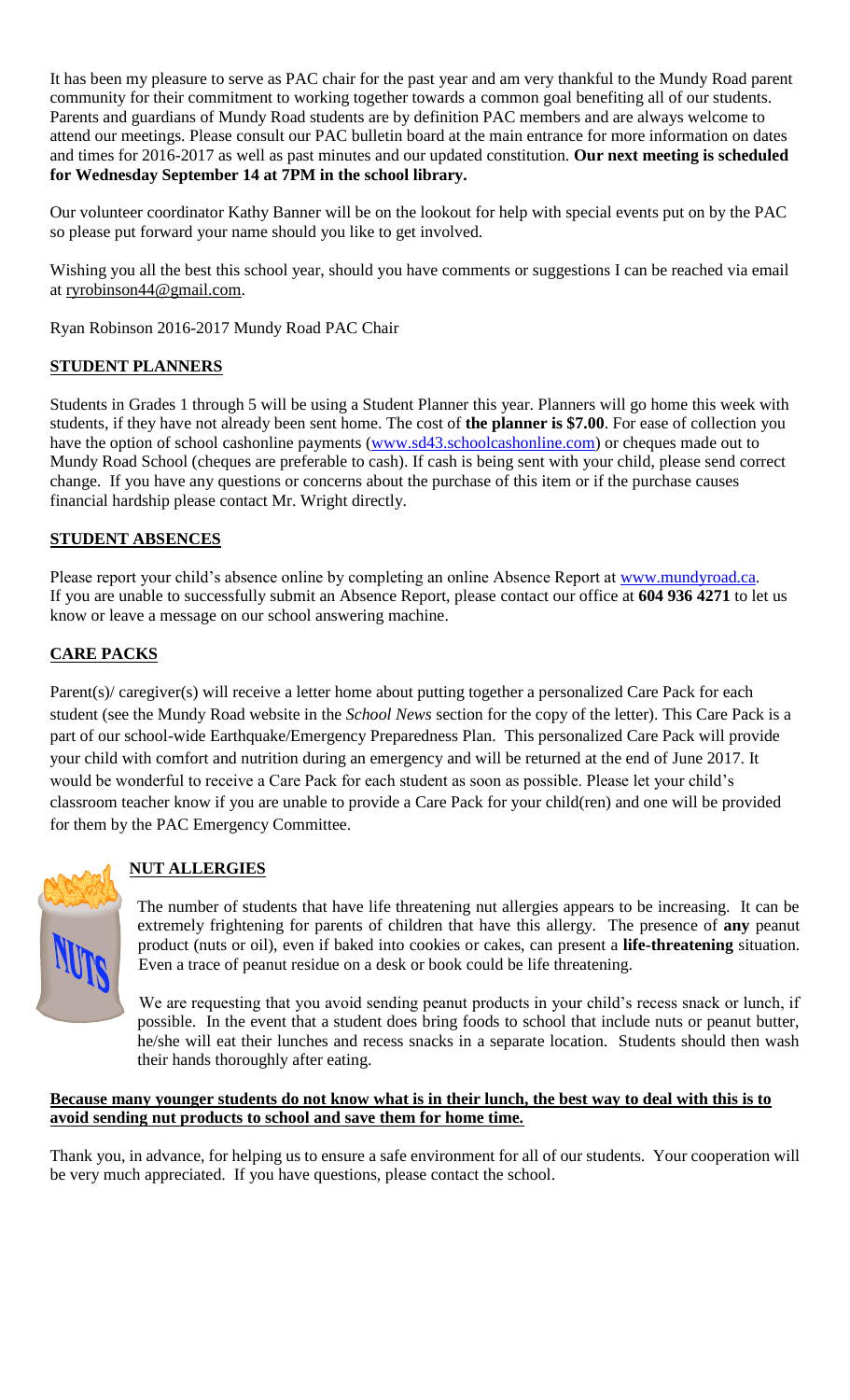# **WEST COAST RECESS**

We believe that children need to get outside into the fresh air at recess. They need an opportunity to run and play with their friends so that when they return to the classroom, they are ready to focus on their learning. As well, with our daily physical activity requirements, this is a perfect opportunity to get moving.

On the west coast, we could enjoy many more days of the beautiful weather we have been enjoying or we could experience weeks of rain. The fall season is here and so is the rainy season. Most days we will be sending children outside to play at recess rain or shine. We ask parents to be sure that children are dressed for the weather.

#### **In extreme weather, children will remain inside.**

## **VOLUNTEERS AND VOLUNTEER DRIVERS AT SCHOOL**

As in past years, we acknowledge that school volunteers provide a valuable contribution to the successful operation of our school. The support volunteers provide to Mundy Road students has a direct and positive influence on the quality of education for our students.

Volunteer activities include:

- Volunteering with small groups or individual students;
- Assisting students with special projects;
- Assisting with coaching opportunities
- Providing transportation and supervision on field trips and extra-curricular events; and
- Assisting staff with organizational tasks.

While encouraging volunteer involvement in our school, we are also committed to providing a safe, secure and caring environment for all our students. To support this, we ask that volunteers fill in the "Volunteer Application eForm". If your volunteer duties are not under the direct supervision of a staff member you will be asked to provide evidence of a criminal record check. Volunteers who have already completed this process are asked to review their criminal record check no less than every five years.

Volunteer drivers must provide a criminal record check, a driver's abstract and complete the "Driver Application eForm" as well as the "Volunteer application eForm".

### *\*\*\*The volunteer form is good for 6 years, the criminal record check is good for 5 years, but the driver's abstract and driver application e-form must be completed each year.*

\*Please take note of the revised regulation details from *Boost BC* for private vehicles listed below.

\*\*\* Revised regulation details from *Boost BC* for private vehicles

### **All drivers are responsible for complying with all child restraint requirements.**

- Infants are to be secured in a rear-facing child car seat away from an active frontal airbag until at least 12 months and 9kg (20lbs)
- Children under 18kg (40 lbs) are to be secured in a car seat with harness.
- Children at least 18kg (40 lbs) are to be secured:
	- o in a booster seat, in a seating position equipped with a shoulder harness OR
	- o in a lap belt only, (no booster), if a seating equipped with a shoulder harness is not available
	- $\circ$  \*\*\*up to their 9<sup>th</sup> birthday or 145 cm (4'9") tall, whichever comes first.
- Children at least 9 years to 16 years are to be secured:
	- $\circ$  in a seating position equipped with a shoulder harness or
	- $\circ$  in a lap belt, if a seating position equipped with a shoulder harness is not available

### **STUDENT SERVICES**

Our Student Services team is available to support students in need of extra help. Many students are already part of an established caseload. New referrals come from the classroom teacher. If you have a concern about your child's progress, you must speak with the classroom teacher who can then access our School Based Team if needed. At that time, plans can be discussed about how to support the student. Priorities are set based on a variety of reasons, including need and resources available.